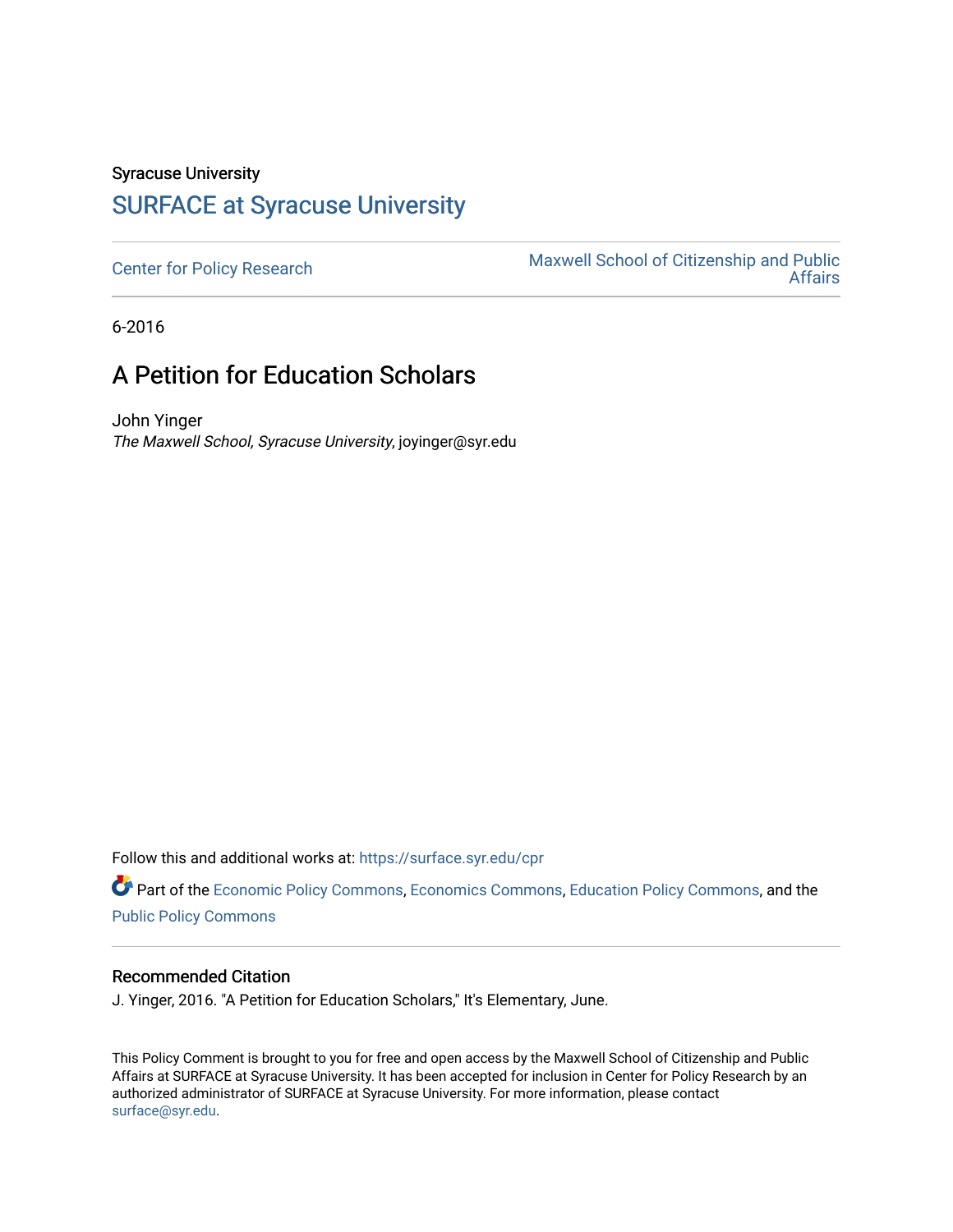

A Monthly Column by EFAP Director John Yinger

June 2016

### **A Petition for Education Scholars**

This column takes the form of a petition for education scholars to sign. The petition calls for expanded research by the New York State Education Department and for the creation of a longitudinal student data set that scholars can use, with appropriate steps to protect student confidentiality. This petition will eventually be sent to MaryEllen Elia, the New York State Commissioner of Education; to Betty Rosa, Chancellor of the New York State Board of Regents (who announced the formation of a research work group in April); and to other education policy decision makers in New York.

If you are an education scholar and would like to sign this petition, please send an e-mail to Kitty Nasto [\(kmnasto@maxwell.syr.edu\)](mailto:kmnasto@maxwell.syr.edu) indicating that you would like to add your name. Comments on the petition or suggestions of policy makers to send it to are also welcome. A list, regularly updated, of the scholars who have signed the petition will be posted at the EFAP website [\(http://cpr.maxwell.syr.edu/efap/index.html\)](http://cpr.maxwell.syr.edu/efap/index.html).

For additional information on Chancellor Rosa's announcement and on the importance of student-level data sets and of university-based consortia, see:

Monica Disare, "On Rosa's first day as Regents chief, she signals a shift to a slower pace of change." *Chalkbeat*, April 18, 2016. Available at: [http://www.chalkbeat.org/posts/ny/2016/04/18/on-rosas-first-day-as-regents-chief-she](http://www.chalkbeat.org/posts/ny/2016/04/18/on-rosas-first-day-as-regents-chief-she-signals-a-shift-to-a-slower-pace-of-change/#.V3fdPJDD-fA)[signals-a-shift-to-a-slower-pace-of-change/#.V3fdPJDD-fA](http://www.chalkbeat.org/posts/ny/2016/04/18/on-rosas-first-day-as-regents-chief-she-signals-a-shift-to-a-slower-pace-of-change/#.V3fdPJDD-fA) .

"Research Using Longitudinal Student Data Systems: Findings, Lessons, and Prospects," a special issue of *Educational Evaluation and Policy Analysis*, May 2015.

Deborah H. Cunningham and Jim Wyckoff, "Policy Makers and Researchers Schooling Each Other: Lessons in Educational Policy from New York," *Education Finance and Policy*, Summer 2013, pp. 275–286.

John Yinger, "New York's Missing Data," *It's Elementary*, April 2016. Available at: [http://cpr.maxwell.syr.edu/efap/about\\_efap/ie/April2016.pdf](http://cpr.maxwell.syr.edu/efap/about_efap/ie/April2016.pdf)